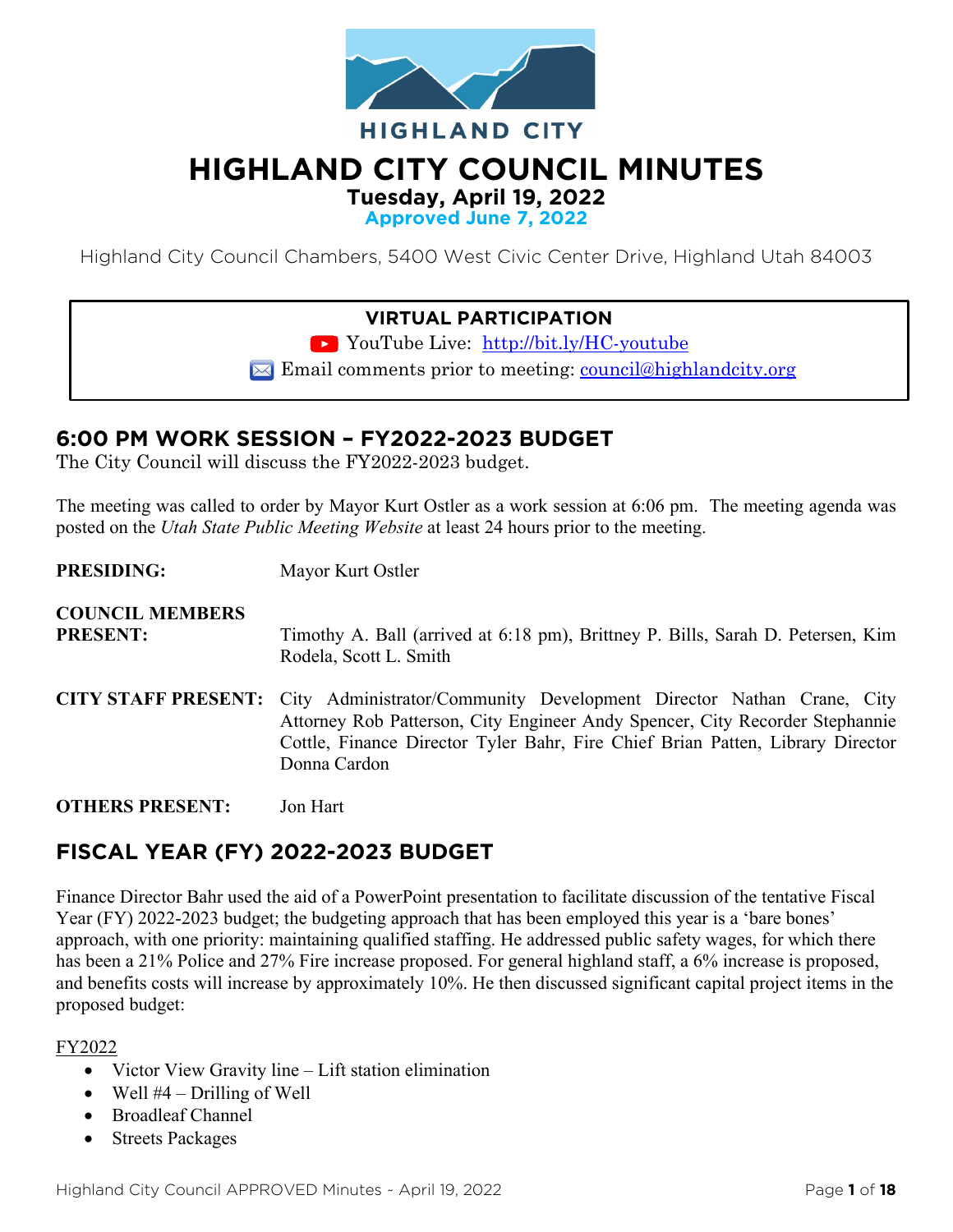#### FY2023

- Another Phase of PI Meters
- 6000 West Pump Station
- Streets Maintenance Packages
- Trail Maintenance Packages
- Alpine Joint Venture

#### FY2022 & Carry Over to FY2023

- Murdock Pump Station
- Pheasant Hollow Lift Station
- Country Club and Dry Creek Sewer Line Replacement
- Highland Glen Trail Project
- PI Meters First 300 meters
- 6800 West Reconstruction
- Mountain Ridge Park

He noted that culinary projects were delayed in FY2023 due to minimal fund balance and a utility rate study has commenced to assess revenue needs. Additionally, the parks building project was unbudgeted and is pending final budget determinations. He then presented and reviewed three charts listing significant items that are unbudgeted. The grant total of these unbudgeted items is \$1.7 million.

There was brief discussion about grant programs from which the City can request funding; Council Member Smith asked if City Administration is considering all grant opportunities, especially for unfunded public safety items. Fire Chief Patten answered yes and added that the purchase of some needed equipment has been delayed until a future year given the other needs in the Public Safety District.

Council Member Smith referenced the purchase of 23 garbage cans for City parks; the Council has indicated support for placing cans in parks and he asked why that is listed as unfunded rather than being included in the budget. Mayor Ostler stated that given inflation in many other areas, he thought it would be responsible to continue discussion of that matter to ensure the Council wants to include it in the budget. Council Member Smith stated he understands; he added that he would also like to proceed with the parks building project. This is a project that has been discussed since 2013 and delaying it any further will only result in increased costs.

Council Member Bills referenced the playground replacement project at Mitchell Hollow Park and noted that she does not think that project is necessary; rather, the sand at the park needs to be replaced. City Manager/Community Development Director Crane stated that when the City conducted the public survey aimed at ranking all playgrounds, that was the highest ranking in an open space subdivision and that is why it was included in the list.

Mr. Bahr then discussed revenues versus expenses; preliminary estimates indicate that it is necessary to generate an additional \$650,000 to fund public safety. The draft budget includes this additional funding by way of a Public Safety Fee increase from \$11.50 to \$23 per month. He then referenced the General Fund and ongoing revenues versus expenses, presenting the following three scenarios:

- 1. Include all unbudgeted items = needing an additional \$471,000 in revenue, plus a public safety fee of \$19.25 per month.
- 2. Include no unbudgeted items = net revenue of \$188,000, or a public safety fee of \$11.50 per month.
- 3. Include \$400,000 for decided upon unbudgeted items = needing an additional \$223,000 in revenue and a public safety fee of \$15.25 per month.

He then concluded that key milestones in the budget process are as follows: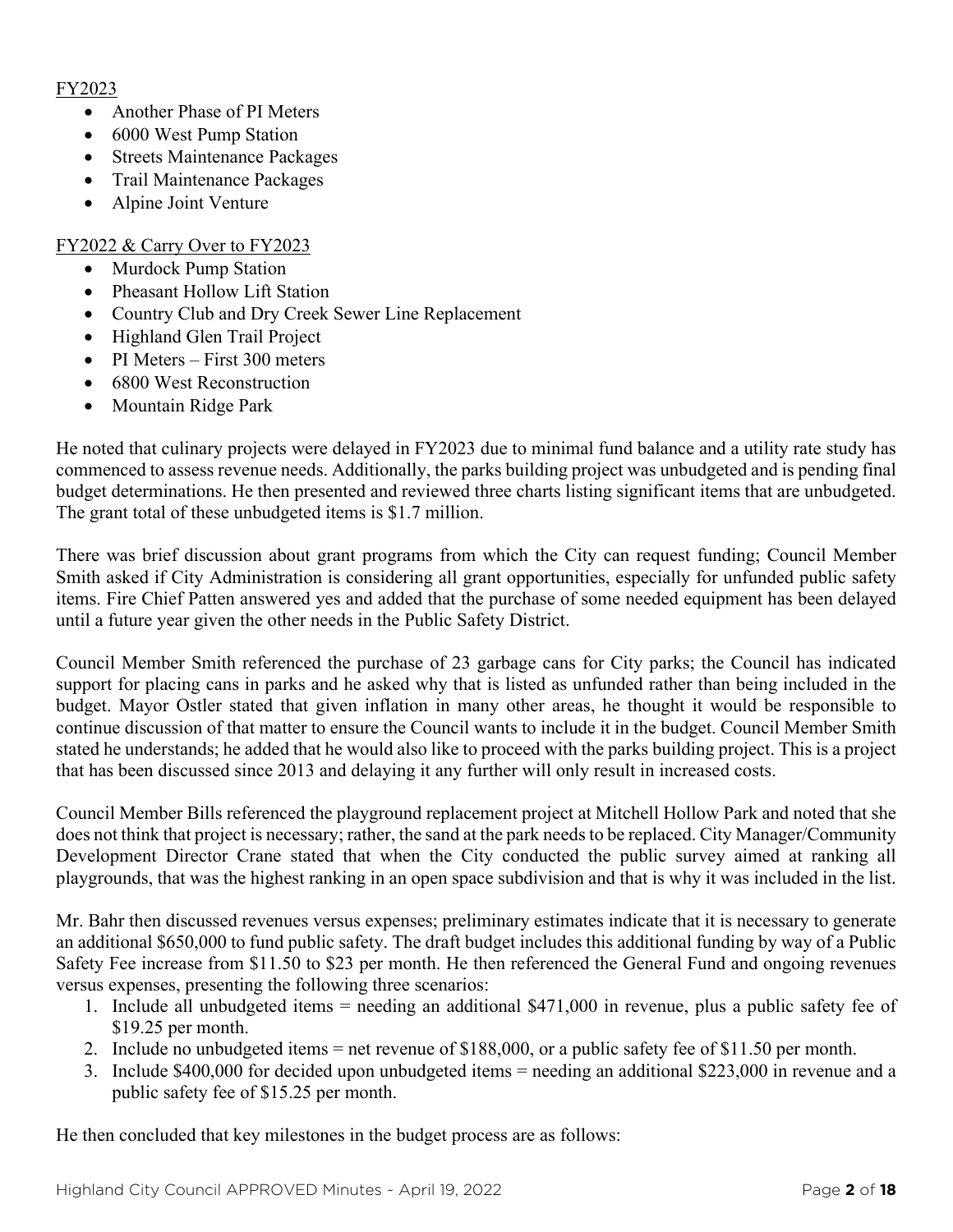- April 13 District approved its tentative budget
- By April 30 Cities approve District's tentative budget
- May  $3 City$  approve its tentative budget
- May  $11$  District adopts its final budget
- June  $21 City$  adopts its final budget (law requires no later than June 22)

Staff is seeking direction from the Council regarding unbudgeted items to be included in the FY 2022-2023 budget.

Council Member Timothy A. Ball arrived at 6:18 pm.

Mayor Ostler facilitated discussion among the Council regarding the items listed in each of the three scenarios presented by Mr. Bahr; he solicited feedback from the Council regarding items be included or struck from the budget. There was a focus on the difference between fees and property taxes as a funding source for the City. Several Council Members expressed concern about increasing taxes and/or fees given the impact that inflation is presently having on City residents. They also expressed concern about increasing or establishing fees that may be legally challenged in the future. City Attorney Patterson noted that both fees and taxes are subject to a citizens' referendum, but fees can be legally challenged. A road fee charged in Pleasant Grove City has been legally challenged, but there has been no threat of litigation for the City's public safety fee. However, he indicated that the more legally sound way of increasing revenue is to increase the City's property tax rate. Mayor Ostler stated the City Council could decide to maintain or even increase the public safety fee but wait to spend any revenues associated with the fee until a court ruling is issued. Council Member Smith stated that another option would be to not increase the fee until the court ruling is issued. Mr. Bahr noted that the revenue estimates included in his three scenarios are based upon 12 months of revenue generation; if the Council decides to delay a fee increase, those estimates will need to be adjusted accordingly. Mayor Ostler added that there are an additional \$600,000 in budget requests for public safety and the fee increase would be effective July 1. Council Member Smith stated that the fee could be increased to \$15.25 as a \$3.00 per month increase is not as concerning as other options that have been recommended. He stated funding for public safety is a compelling argument for increasing the fee, but if the City loses the road fee next year, it will be necessary to make some difficult funding decisions. Mayor Ostler agreed but noted that it is necessary for the Council to make a decision on the public safety fee as soon as possible. He asked if there is consensus to increase the fee effective July 1. The Council reached consensus to increase the fee effective July 1 according to the information communicated under scenario three.

The work session ended at 7:10 pm.

## **7:00 PM REGULAR SESSION**

Call to Order – Mayor Kurt Ostler Invocation – Council Member Timothy A. Ball Pledge of Allegiance – Council Member Scott L. Smith

The meeting was called to order by Mayor Kurt Ostler as a regular session at 7:19 pm. The meeting agenda was posted on the *Utah State Public Meeting Website* at least 24 hours prior to the meeting. The prayer was offered by Council Member Timothy A. Ball and those in attendance were led in the Pledge of Allegiance by Council Member Scott L. Smith.

#### PRESIDING: Mayor Kurt Ostler

#### **COUNCIL MEMBERS**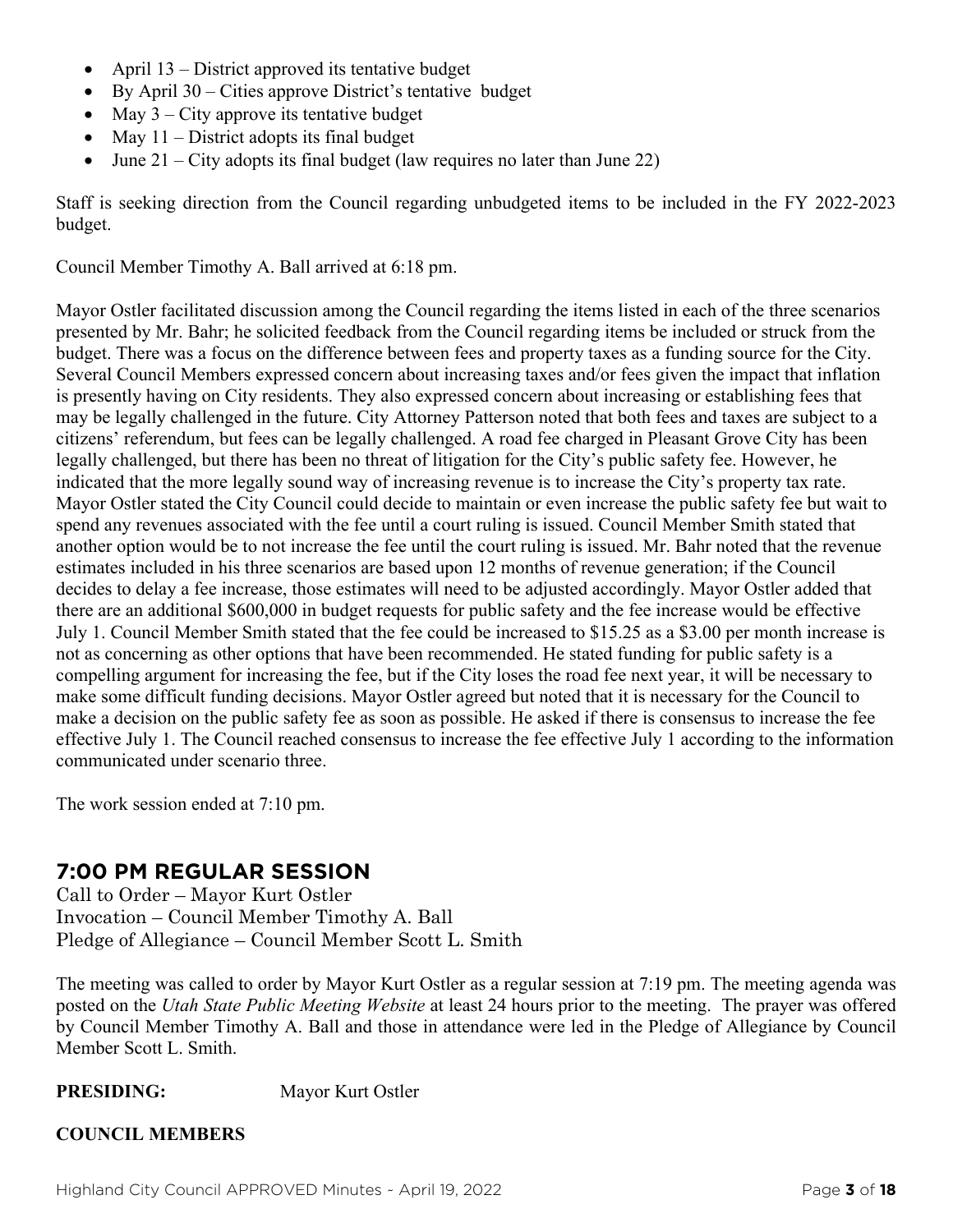**PRESENT:** Timothy A. Ball, Brittney P. Bills, Sarah D. Petersen, Kim Rodela, Scott L. Smith **CITY STAFF PRESENT:** City Administrator/Community Development Director Nathan Crane, City Engineer Andy Spencer, City Attorney Rob Patterson, City Recorder Stephannie Cottle, Finance Director Tyler Bahr, Police Chief Brian Gwilliam, Fire Chief Brian Patten, Library Director Donna Cardon **OTHERS PRESENT:** Jon Hart, Charlie Thurston, Stephen Stowe, Lindsey Skidmore, Spencer Robison,

Meagan Skidmore, Rick Maloy, Savannah Petersen, Steve Maddox, Travis Maddox, Rochelle Broadhead, Brady & Kristen Giles, Darci Brunson, Jen Wakeland, Roger Michelson, Tatiana Lindsley, Todd Trane

## **1. UNSCHEDULED PUBLIC APPEARANCES**

Please limit comments to three minutes per person. Please state your name.

There were no public comments.

## **2. PRESENTATIONS**

#### **a. Youth Council – Youth Council Representative**

A Youth Council representative will present a report to City Council on their recent activities and upcoming events.

Lindsay Skidmore reporting on the City's Easter Egg Hunt, which was a great success. She added that there will be an event this Thursday where the community can hear from Senator Mike Kennedy and members of the City's Governing Body. Mayor Ostler briefly summarized the format of that event.

**b. Central Utah Water Conservancy District** *– Rick Maloy, Water Conservation Manager* Rick Maloy will provide a presentation to City Council on conservation and the programs Central Utah Water Conservancy District offers.

Rick Maloy, Water Conservation Manager, navigated the Central Utah Water Conservancy District's website to identify resources available to residents relative to water conservation. He then used the aid of a PowerPoint presentation to discuss programs, rebates, and tools available to residents to help in saving water. Throughout his presentation, he engaged in high level discussion with the Mayor and Council regarding eligibility for various grant and rebate programs, such as the "flip your strip" program; waterwise landscaping classes; and landscape leadership grant, which is open to commercial and residential users. Mr. Maloy then discussed the District's recommendations for water efficiency standards, or water-efficient ordinances for new development. The area continues to grow rapidly, and it is expected that the demand for water will exceed the existing reliable supply and potential future supply if conservation is not a priority. The purpose of water efficiency standards is to conserve the public's water resources by establishing conservation standards for indoor plumbing and outdoor landscaping. The District recommends WaterSense labeled indoor fixtures and low flow rates for plumbing fixtures. Outdoor landscaping standards and irrigation requirements should be imposed on new and rehabilitated landscaping, including smart controllers; mulch; reduced percentages of lawn, moving in the direction of functional turf. Localscapes requirements for residential landscapes include the following:

- Designed central open shape using lawn, hardscape, groundcover, gravel, or mulch
- Gathering areas constructed out of hardscape and placed outside the central open shape
- Activity zones located outside the central open shape and surfaced with material other than lawn
- Paths made from material that does not include lawn such as hardscape, mulch, or groundcover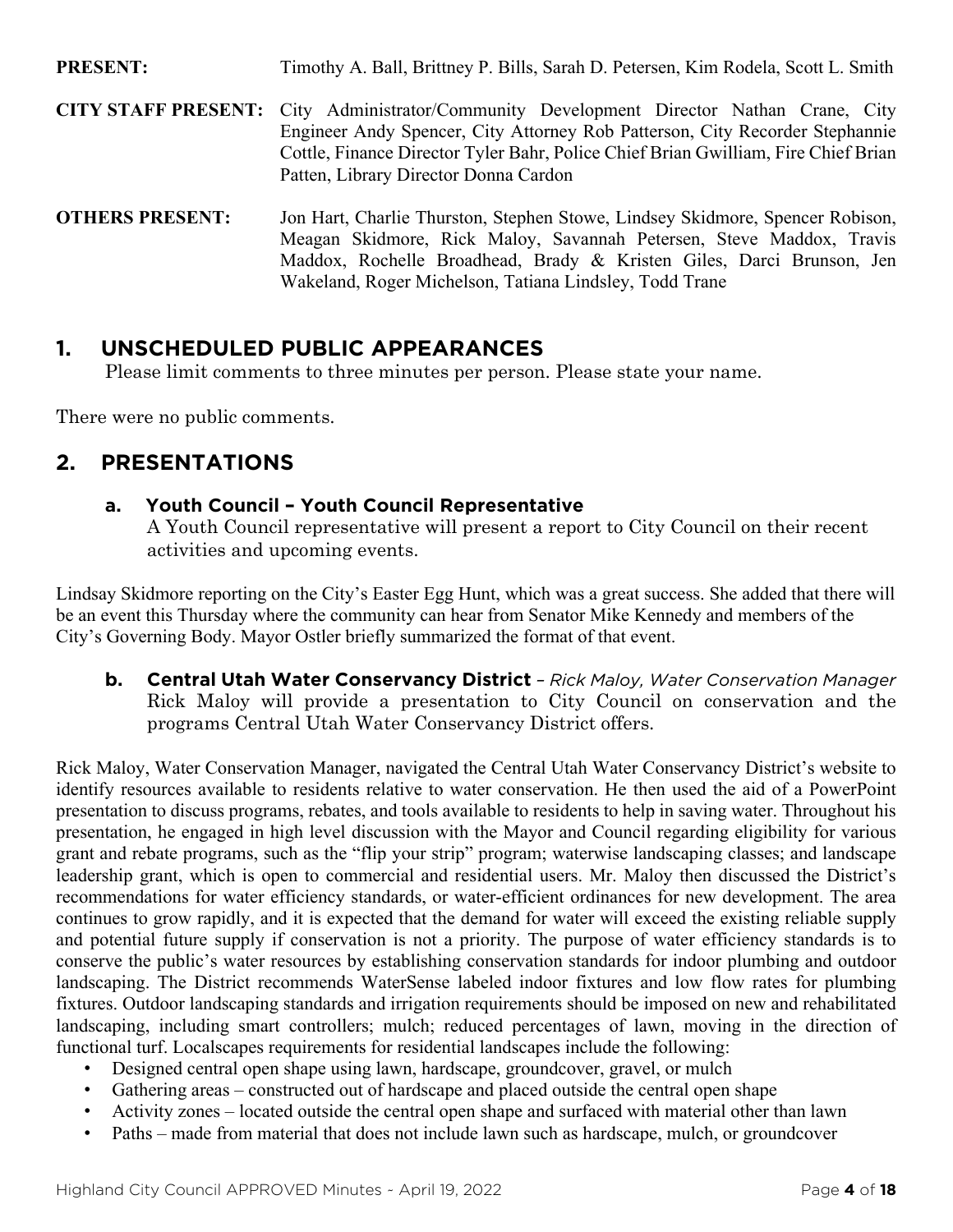• Lawn areas shall not exceed the greater of 250 square feet or 35% of the total landscaped area

There shall also be consideration for small lots; small residential lots, which have no back yards, which the total landscaped area is less than 250 square feet, and which the front yard dimensions cannot accommodate the minimum 8 feet wide lawn area requirement of the landscaping requirements, are exempt from the 8 feet minimum width lawn area requirement. For commercial, industrial, and multi-family, common area landscapes shall not exceed 20 percent of the total landscaped area outside of active recreation areas.

Mr. Maloy then invited any City representative or resident to reach out to him if they need any assistance navigating any of the District's programs or gaining an understanding of recommended waterwise ordinances.

Council Member Smith thanked Mr. Maloy for the information provided tonight and for the resources the District has created for residents. He then asked Mr. Maloy if the District has made any projections regarding future water availability or continuing drought conditions. Mr. Maloy stated that the District has examined sites throughout the Valley and the drought continues to impact all reservoirs. Aquifers in the area can be viewed as unseen reservoirs, but it is difficult to understand the health of those aquifers. The Districts is considering sites for new reservoirs and/or using water sources to recharge the aquifers. Council Member Smith asked if it is possible to stop the flow of rivers in order to recharge aquifers. Mr. Maloy stated if there were no environmental restrictions on the rivers, there could be a benefit to stopping the flow to recharge aquifers. Mayor Ostler asked if different wells that are dug at different depths are tapping different aquifers. Mr. Maloy stated that could be the case; a shallow well could be tapping a shallow aquifer, but a deeper well for culinary water would be tapping a different aquifer. The State of Utah has performed ground water studies to determine drawdown and health of the supply; this information can be used to project resource availability for future development.

Council Member Rodela encouraged each Council Member to work with the District to modify their own yards in order to lead by example. Mr. Maloy stated he would love to help the Council with that kind of initiative.

Council Member Ball asked how the District arrived at their water savings estimates based upon landscaping conversion suggestions. Mr. Maloy stated that the standard is to apply 40 inches of water for a regular lawn, but most people with a quarter-acre or larger lawn use 250,000 to 500,000 gallons of water per year. He stated that some assumptions have made regarding turf a 90 percent turf reduction for commercial properties and a 50 percent turf reduction for residential. A study in the Jordan Valley Water Conservancy District is underway by which a new development with waterwise landscaping is being monitored; at the end of the study, there will be two years of data available to determine the reduction of water. Council Member Ball asked what will happen if the State continues to experience current growth rates as well as drought conditions. Mr. Maloy stated that some growth is built into water availability calculations, but for some cities, lack of water will be a limiting factor for future development. Council Member Ball stated that there are some conflicting mandates from the State Legislature; the State is requiring some high-density development in each City but is also encouraging water conservation. Mr. Maloy stated there will be some natural conservation associated with high density development because there will be smaller area of landscaping; indoor water usage in high density is similar to in single-family residential development, but there is a tipping point when considering outdoor watering. Council Member Ball stated that he is concerned that there is a maximum amount of water available in the State, yet people continue to move here, and that drastic growth is taxing available resources. Mr. Maloy agreed; sustainable growth and water conservation are key for the State of Utah. Council Member Smith agreed; he noted that culinary water in Highland is provided through wells and the demand for culinary water increases in high density development.

#### **3. CONSENT ITEMS** *(5 minutes)*

Items on the consent agenda are of a routine nature or have been previously studied by the City Council. They are intended to be acted upon in one motion. Council members may pull items from consent if they would like them considered separately.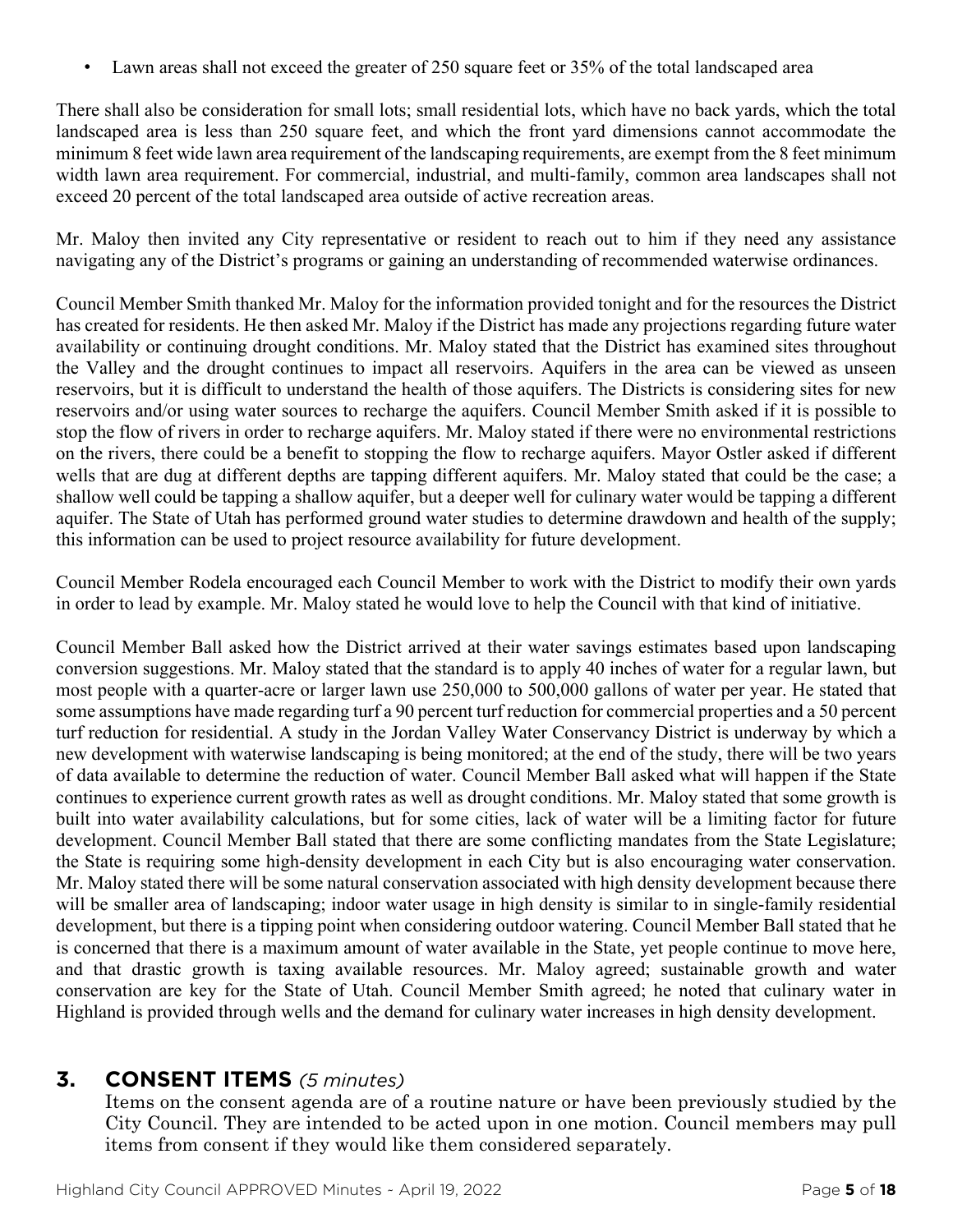- **a. Approval of Meeting Minutes** *Administrative – Stephannie Cottle, City Recorder* Regular City Council Meeting – March 15, 2022
- **b. Capital Purchase: Approval To Purchase A Jacobsen Lawn Mower** *Administrative – Andy Spencer, Public Works Director/City Engineer* City Council will consider the purchase of a Jacobsen Lawn Mower from RMT to be added to our parks maintenance equipment fleet. The mower will be used by the City parks staff to perform daily parks maintenance.
- **c. Final Plat: Minor Subdivision - Maddox Subdivision** *Administrative – Kellie Smith, Planner & GIS Analyst* The City Council will consider a request by Travis Maddox for Final Plat approval for Maddox Subdivision, a proposed 2-lot single family minor subdivision with a remnant parcel for future development located at approximately 4764 W 11200 N. The City Council will take appropriate action.
- **d. Plat Amendment: Mercer Hollow Estates Lot 11 Amended (PA-22-03)** *Legislative – Kellie Smith, Planner & GIS Analyst*

The City Council will consider a request petitioned by Kristian and Jamie Johnson. The request is to combine the existing lot located at 11869 N Cyprus Drive with property that the applicant purchased from the City. The City Council will take appropriate action.

*Council Member Kim Rodela MOVED to approve consent items a, b, c, and d.*

*Council Member Brittney P. Bills SECONDED the motion.*

*The vote was recorded as follows:*

| Council Member Timothy A. Ball   | Yes |
|----------------------------------|-----|
| Council Member Brittney P. Bills | Yes |
| Council Member Sarah D. Petersen | Yes |
| Council Member Kim Rodela        | Yes |
| Council Member Scott L. Smith    | Yes |

*The motion passed 5:0.*

## **4. ACTION: FY 2022-2023 LONE PEAK PUBLIC SAFETY DISTRICT BUDGET**

*Administrative – Tyler Bahr, Finance Director*

City Council will consider Lone Peak Public Safety District's tentative budget, including an increase in Highland City's assessments to fund the District. The Council will take appropriate action.

Finance Director Bahr reported that staff is requesting Council consideration of the Lone Peak Public Safety District (LPPSD) 2022-2023 budget. The District's Board adopted its tentative budget on April 13, including salary increases as well as estimated benefit cost increases. Upon approval of both the Highland and Alpine City Councils, the Board is scheduled to adopt the District's budget on May 11. The Fiscal Year (FY) 2023 budget includes expenditures totaling \$8.1 million and areas of focus include:

Retention and recruitment of employees via wage increases and improved benefits;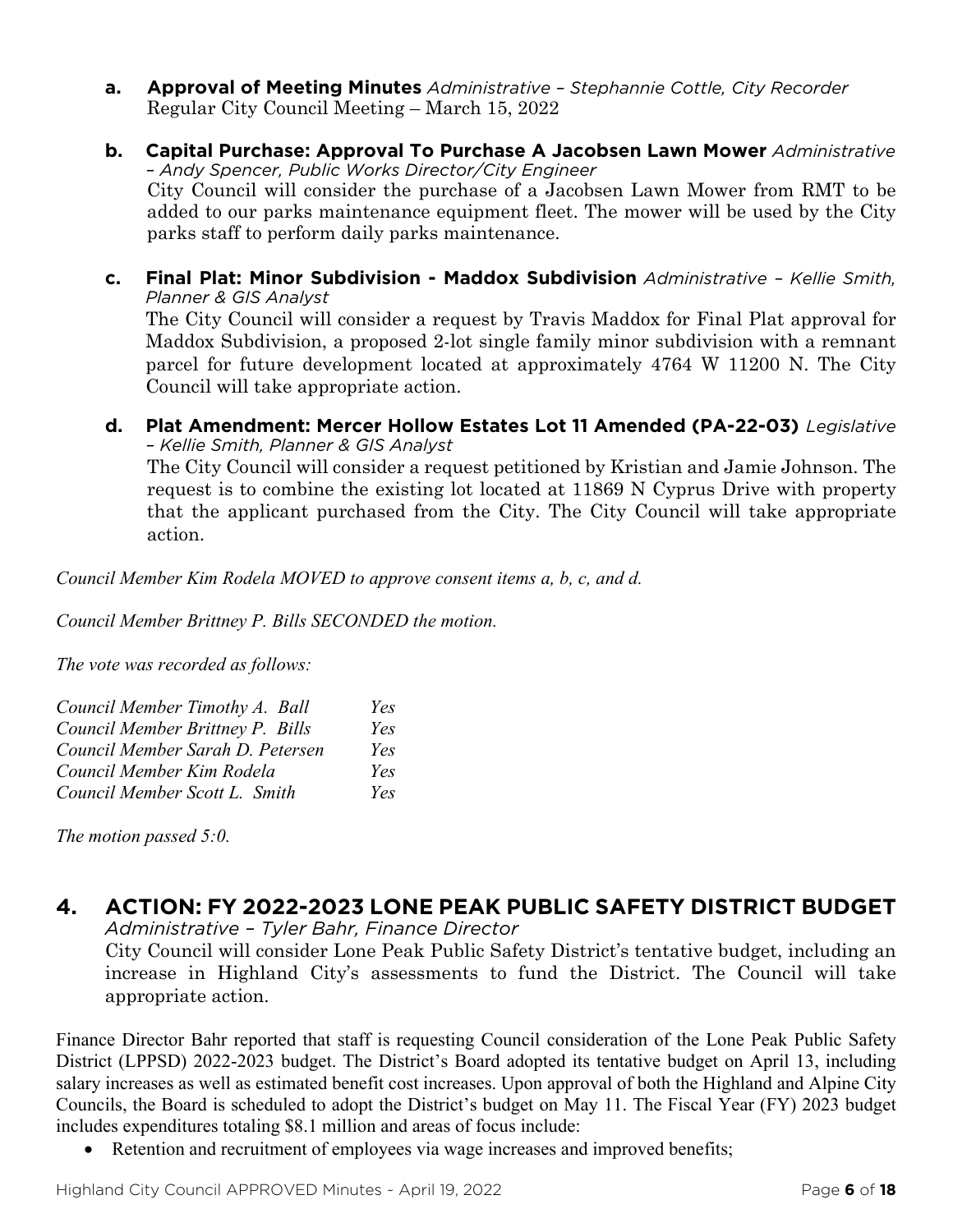- Administration:
	- o Dispatch (assessed directly to each City)
	- o Budget reflects three-percent increase in Admin wages now six percent.
- Police:
	- o Purchase four new vehicles.
- Fire:
	- o Uniforms;
	- o Vehicle maintenance;
	- o Insurance.

Chiefs Gwilliam and Patten then provided a summary of services provided by both the Police and Fire Divisions of the District.

Council Member Smith stated he has noticed an increase in certain traffic violations and bad behavior at a specific intersection in the City; he asked if the Police Department has stepped up enforcement in some of those areas. Chief Gwilliam stated that he has not increased patrol in those areas at certain times as there are other things that have taken priority and his staffing levels are decreased. He has had a hard time filling many positions, including crossing guard positions. He stated that this is a problem that is occurring in all cities and there are certain intersections where there is dangerous activity. Council Member Smith disagreed; there is one very bad intersection, and the City is contemplating a widening project that would be very disruptive to residents and motorists. It seems that one way to resolve the problems at the intersection would be to increase enforcement during school hours. He disagreed that enforcement at that intersection is not important, especially when the Police Department is asking for increased funding. Chief Gwilliam stated he is not saying that it is not important; rather, he is saying he does not have the staff to increase enforcement at the intersection. Council Member Smith asked if Police Officers are ever at the intersection other than when responding to an accident. Chief Gwilliam answered yes, though there may not be a patrol vehicle stationed at the intersection. Truthfully, there are not a lot of places for a patrol vehicle to park where they would not be obstructing traffic; it is difficult to watch that intersection.

Mayor Ostler stated that the problem is not necessarily that there is no police vehicle stationed at the intersection; rather, the problem may be distracted driving and motorists getting on their cell phones when waiting in a long line of traffic at the intersection. He asked if there are opportunities for educating drivers about the impacts of that behavior. Chief Gwilliam answered yes; there are even distracted driving shifts offered by the State of Utah and Departments are reimbursed for patrolling and citing for distracting driving, but his Department has been unable to participate in those activities due to inadequate staffing. Mayor Ostler asked what can be done to improve the intersection other than having an officer present. Chief Gwilliam stated there is nothing he is aware of.

Council Member Smith stated that students park illegally on 9<sup>th</sup> Avenue rather than in school parking lots; he asked if Police Officers can issue parking citations for that activity. Chief Gwilliam answered yes and indicated that his officers have been doing that, but students continue to park there. He stated the City needs to work with school administration to educate the students on these issues.

Council Member Rodela indicated that the presentation materials for this item indicate that 73 percent of Police calls are from Highland, and she asked if the District knows what percentage of those calls are associated with State Road 92. Chief Gwilliam answered no but indicated he can get that information and report back.

Council Member Smith then stated that the Police Department has requested a 21 percent increase in order to be competitive; he understands the request to increase salaries but wondered why benefits are also be increased by double digits. Chief Gwilliam stated that retirement benefits are mandated by the State of Utah. Council Member Smith stated that most residents are not experiencing a 30 percent increase in their retirement benefit, and he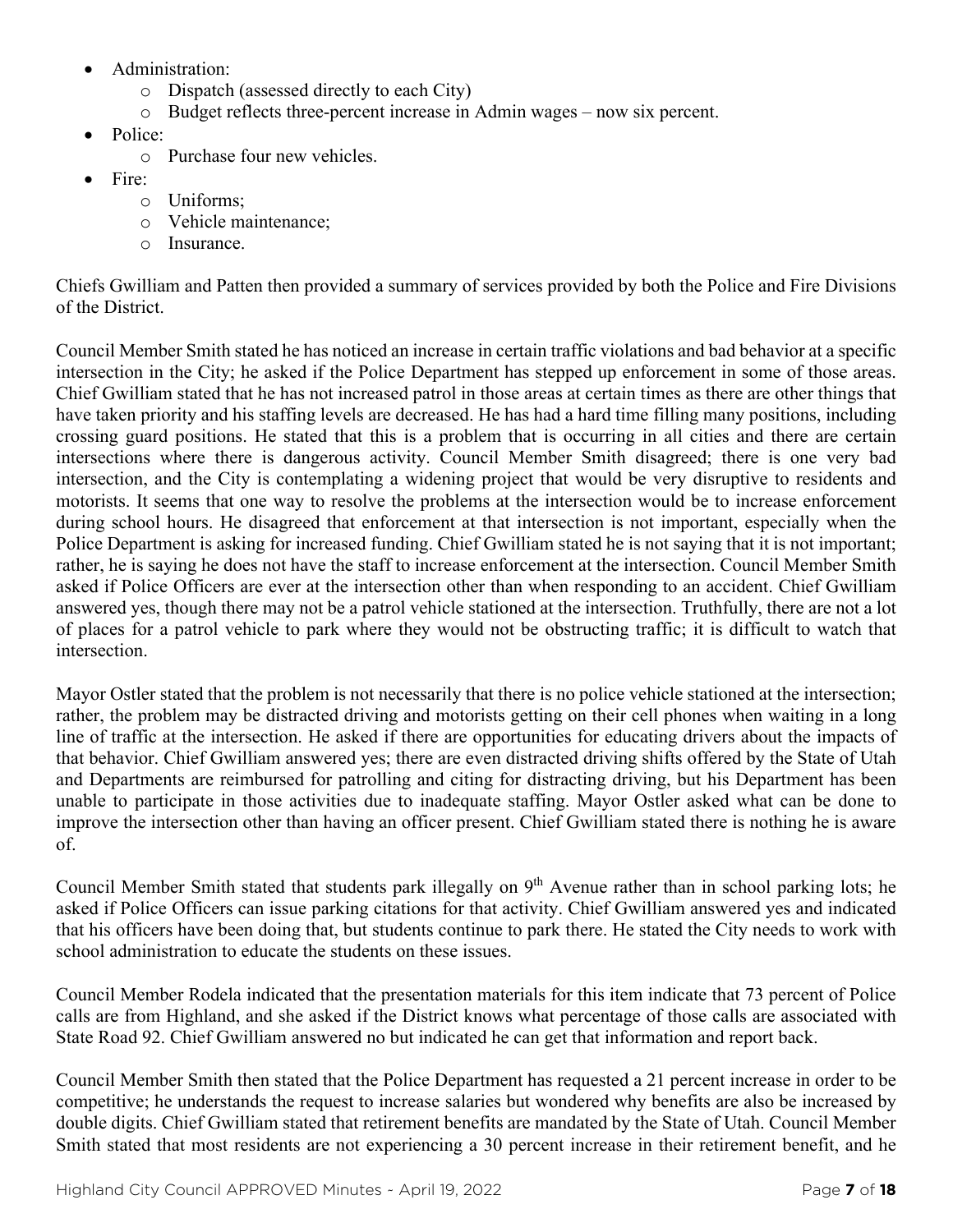needs a better understanding of the justification for that increase in order to communicate with residents. Chief Gwilliam stated that the benefit that employees will be receiving is not going to increase; rather, the cost of providing that benefit is increasing and that is the dollar amount the District is paying to the State of Utah. Mr. Bahr agreed. He added that the costs for medical benefits are increasing due to changes in the medical package that employees are subscribing to; this is a matter that is out of the District's control.

Council Member Smith then asked for information about replacement vehicles; when the public safety fee was implemented in 2019, the District acquired new vehicles at that time, and he asked why it is necessary to buy more vehicles this year. Chief Gwilliam stated the vehicles included in the tentative budget are replacement vehicles; patrol vehicles must be replaced every five years or every 120,000 miles. There are four vehicles that meet those criteria and are starting to cost the District a significant amount of money in maintenance costs. Council Member Smith asked if Officers are allowed to drive vehicles home, to which Chief Gwilliam answered yes. Council Member Smtih asked if all Officers live outside of the District service area, to which Chief Gwilliam answered yes. Council Member Smith noted that activity adds to mileage and wear and tear on the vehicles. He then asked where revenue generated by citations is deposited. Mr. Bahr stated that the revenue is collected by the State court system and is then delivered to Highland City. Council Member Smith asked for an explanation of the court revenue item included in the budget. Chief Gwilliam stated that when an officer is subpoenaed to attend court, they receive a nominal stipend for appearing in court; they can either take that money or forgo it and claim the time they spent in court. Council Member Smith asked additional questions regarding line items related to Government Records Management Act (GRAMA) requests handled by the District; grant programs for the purchase of pistols; and beer tax revenues. He then asked if the increases being requested this year will be sufficient to sustain the District for several years or if this type of request will be made each year going forward. Chief Gwilliam stated he feels the proposed adjustments will sustain the Department for the next three to four years. Mayor Ostler added that the market that controls the public safety field has shifted dramatically, and it has become very difficult for police departments to be competitive. Chief Gwilliam agreed and stated that it has become impossible for him to be competitive; he is down seven officers after five have moved to other agencies and he has been unable to backfill those positions.

Council Member Smith then addressed Chief Patten and asked him to summarize the benefits of having six fulltime fire fighters in each station. Chief Patten stated that his overall staffing numbers will not change based upon the shift from part-time to full-time. However, the District has greater control over full-time employees versus part-time employees. When relying upon part-time employees, it is harder to be fully staffed around holidays. His staffing proposal will guarantee that he can always have six employees.

Mayor Ostler asked Chief Patten to explain the purpose of the holiday pay benefit that will be offered to Fire Fighters. Chief Patten stated that in January he proposed that for employees who do not use any of their holiday time, they will receive a pay out at the end of the calendar year. If an employee works on a holiday, they receive an additional day in leave to use throughout the year. They can use that time for regular leave, but others are accruing it at higher rates. He would rather pay those employees for their unused leave rather than having them 'burn' large amount of leave at one time forcing him to bring in part-time employees and paying both. He stated the holiday pay benefit should actually result in cost savings for the District.

Council Member Smith then stated that the District provides fire service up American Fork Canyon with compensation from Utah County for that service. Chief Patten stated that service is for structure fire protection only and he is currently negotiating to receive reimbursement or compensation for medical response. Council Member Smith stated there were 73 calls for service in American Fork Canyon last year; when looking at revenue, he noticed \$2M comes from Highland and \$1.1M is from Alpine, but the District only received \$5,300 in reimbursement from the County. He asked if that is correct. Chief Patten stated that reimbursement is for structure protection, and he has asked that the assessment be reevaluated so that can be adjusted to allow for reimbursement for all service response. Council Member Smith stated it is imperative that formula be adjusted to ensure that the District is being fairly compensated for response up the canyon. Mayor Ostler and Chief Patten agreed.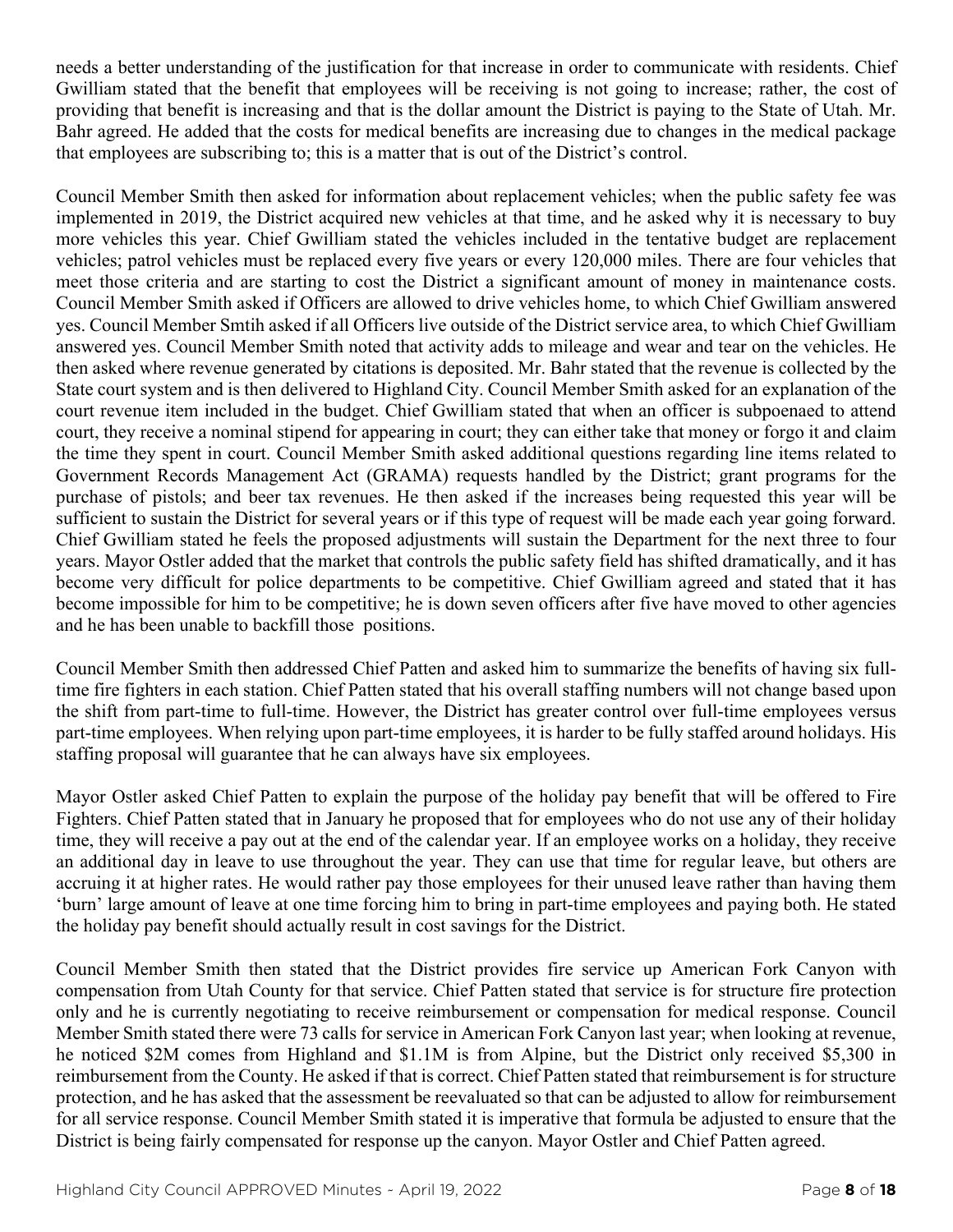Council Member Rodela asked if the District is making money on wildland fire response; she noted that she could not find a revenue estimate for that service in the tentative budget. Chief Patten stated that there is a revenue expectation, but it is difficult to project what that will be. Mayor Ostler asked how wildland revenue is being used. Chief Patten stated that it is typically used for equipment and apparatus for wildland response, though it has been used to supplement other areas of the budget for one-time purchases.

Chief Gwilliam then re-approached and answered Council Member Rodela's question about the percentage of calls associated with State Road 92; in 2021, there were 378 calls on Timpanogos Highway, which accounted for 3.8 percent of all Highland City calls.

Mr. Bahr then discussed the funding sources for the District:

#### **Ongoing**

Alpine School District Contract (Police) – \$72K Charges for Services (EMS) – \$400K Utah County Contract – \$5,300 (renegotiating) Other – \$22,875

#### **One-time**

Wildland deployment – varies significantly, depends on occurrence of fires out of state Grants (Fire/Police) – \$12,800

#### **Assessments**

Population based Equivalent Residential Unit (ERU) based

Highland's combined assessment was \$4,274,565 in FY2022 and the proposed combined assessment for FY2023 is \$4,955,512. This represents an increase of \$680,947 – or 16 percent – over the prior year. The District has identified savings in the following:

- Part-time wages
- Dues, subscriptions
- Station supplies
- Postage, printing
- Professional & technical services
- Protective clothing

Additionally, charges for services (revenue) increased from \$325,000 to \$400,000. Mr. Bahr concluded by revieing the timeline for budget adoption, noting staff recommends the Council approve the LPPSD FY2022- 2023 tentative budget.

*Council Member Sarah D. Petersen MOVED that City Council approve Lone Peak Public Safety District's FY2022-2023 tentative budget.* 

*Council Member Kim Rodela SECONDED the motion.*

*The vote was recorded as follows:*

*Council Member Timothy A. Ball Yes*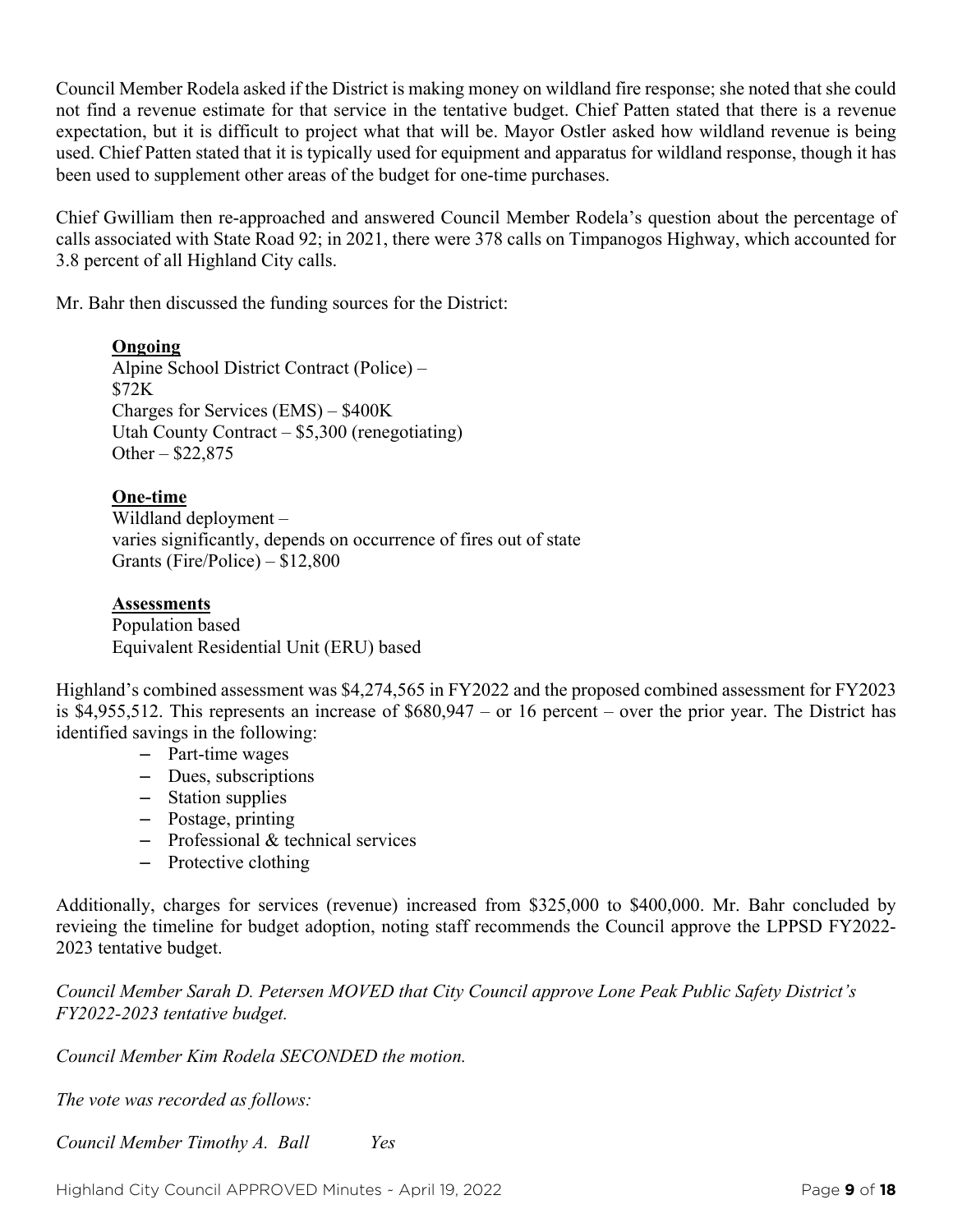*Council Member Brittney P. Bills Yes Council Member Sarah D. Petersen Yes Council Member Kim Rodela Yes Council Member Scott L. Smith Yes*

*The motion passed 5:0.*

## **5. ACTION: AUTHORIZATION TO PROCEED WITH A REVENUE INCREASE (FEE OR TAX) FOR THE FY23 FISCAL YEAR BUDGET** *Administrative –*

*Nathan Crane, City Administrator/Community Development Director* The City Council will discuss authorizing staff to prepare for a revenue increase (fee or Property tax) for the FY23 Fiscal Year Budget. The Council will take appropriate action.

City Administrator/Community Development Director Crane stated there is a need to address additional revenue generation for the City; City Administration is looking for direction from the Council regarding the direction in which to proceed in preparing messaging material that will be sent to citizens regarding either a property tax or fee increase in Fiscal Year (FY) 2023.

Mayor Ostler stated that during tonight's work session, there were three scenarios communicated to the Council and he facilitated discussion among the Council regarding the direction they would like to provide to City Administration. Council Member Smith stated he is leaning towards increasing the fee as communicated in option three; it is important to keep in mind the impact that inflation is having on residents at this time. He would like to wait on increasing property taxes until a time in the future when court decisions are made on certain fees charged by municipalities.

Mayor Ostler clarified that option three included a recommendation to increase the current \$11.50 per month public safety fee to \$15.25.

Council Members Petersen and Bills agreed with Council Member Smith. Council Member Rodela also agreed; she noted that the City will be considering a property tax increase next year and she does not want to increase taxes two years in a row. She added, however, that she has concerns about the fact that fees are not as transparent as taxes. She supports option one, which would increase the public safety fee to \$19.25 per month; she feels that fee increase has been justified and she would prefer to make the correct decision the first time rather than increasing the fee to \$15.25 now, only to increase it again next year.

Council Member Ball agreed with Council Member Rodela; he is concerned about the legal ramifications of certain fees being imposed, but he is reluctant to consider multiple tax increases year after year. Council Member Petersen agreed that it will likely be necessary for the City to increase taxes next year; that is why she supports a lower fee this year. If the City raises the fee to \$19.25 and then increases taxes next year, that will be very impactful to residents.

Mayor Ostler then invited public input on the three scenarios that have been presented. There was no public comment.

Mr. Crane stated that this matter will be included on the May 3 agenda for continued discussion and possible action.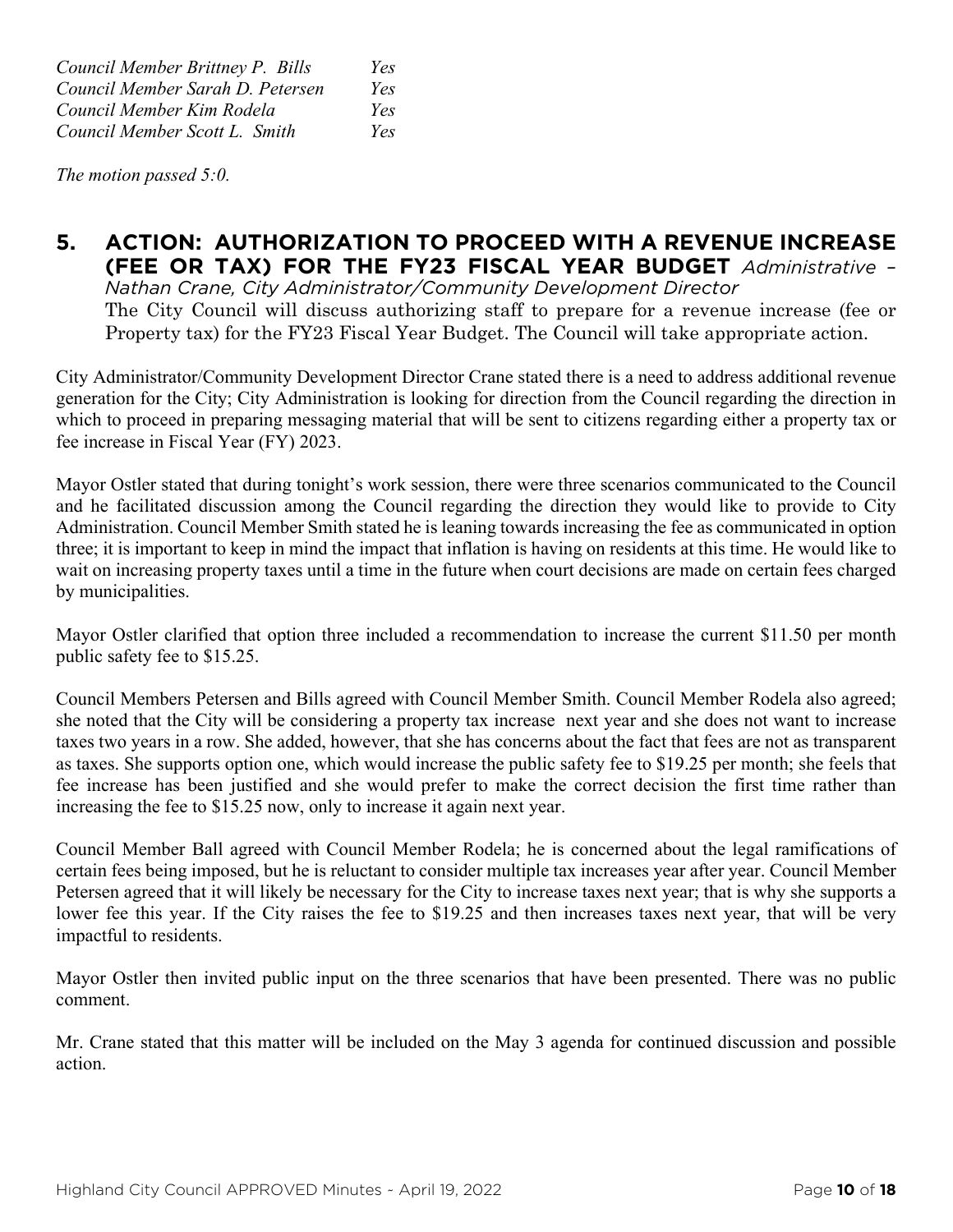## **6. ACTION: SAFETY IMPROVEMENT PROJECT AT THE INTERSECTION OF NORTH COUNTY BOULEVARD AND TIMPANOGOS HIGHWAY**

*Administrative – Andy Spencer, Public Works Director/City Engineer*

The City Council will consider proceeding with a funding application with Mountainland Association of Governments for an intersection safety improvement project at North County Boulevard and Timpanogos Highway.

Public Works Director/City Engineer Spencer stated that per the discussion in the April 12, 2022 City Council work session, the project that has been recently discussed at the corner of North County Boulevard and Timpanogos Highway has been revised to focus the design on those elements necessary to address safety concerns at the intersection. He presented an updated conceptual drawing of the intersection improvements, identifying the following adjustments aimed at improving safety:

- Lanes align through intersection for safety.
- Roadway shoulders for safe driveway exits and bicycle lanes.
- Completing center two-way left turn lane for safe turning movements.
- Multi-use trail on the east side to allow for safe pedestrian passage to City border.
- Safe pedestrian crossings.

Council Member Smith stated that last week the Council heard from a representative of the Utah Department of Transportation (UDOT), and he indicated there could be one north bound and one south bound lane, but he asked if the updated drawing represents that. Mr. Spencer stated that in that meeting, there was discussion of the north and south bound lanes and aligning the lanes through the intersection. Council Member Smith asked if the drawing includes a center turn lane. Mr. Spencer stated there is presently a center turn lane. Council Member Smith asked if the width of the road will be increased. Mr. Spencer stated that the width will not be increased beyond what has already been envisioned; improvements will include the trail and pedestrian facilities on the east side and aligning the lanes through the intersection. Council Member Smith inquired as to the amount of land the City will need to acquire on the east side to facilitate those improvements. Mr. Spencer stated he is not sure, but he does not expect it will be necessary to acquire much more than 15 feet. He stated that this concept could be submitted to the Mountainland Association of Governments (MAG) for a funding decision and once that decision is made, the City will have time to determine design details for the project.

Council Member Bills asked if there will be an impact to properties on the west side of the road. Mr. Spencer answered no, all improvements within Highland City will take place on the east side of the road. Council Member Bills thanked staff for the amount of work they have done to adjust the plans for this project responsive to citizen feedback the Council has received.

Mayor Ostler then discussed the timing of the application for MAG funding; UDOT has identified this area as one of the top 20 most dangerous intersections in Utah County and he made the decision to add this item to the agenda to give the Council the opportunity to provide direction on proceeding with application for MAG funding. He discussed his understanding of the improvements at the intersection and noted they primary reason for the improvements is to improve safety at the intersection. Mr. Spencer stated that is correct.

Council Member Rodela stated it is important to communicate to residents that this is not the final concept plan for the project; rather, this is draft plan that can be provided to MAG to accompany an application for funding. Once funding is awarded, the City will have the opportunity to proceed with final design of the project. Council Member Smith stated that the only concern would be for MAG to respond to the City's application with a directive that five-lane road be constructed. Mr. Spencer stated that UDOT has indicated they will not force a solution on a community that the community does not desire; MAG is in the same position and if the local entity does not want to proceed with a project, MAG can not require such a project. Mayor Ostler added that the City's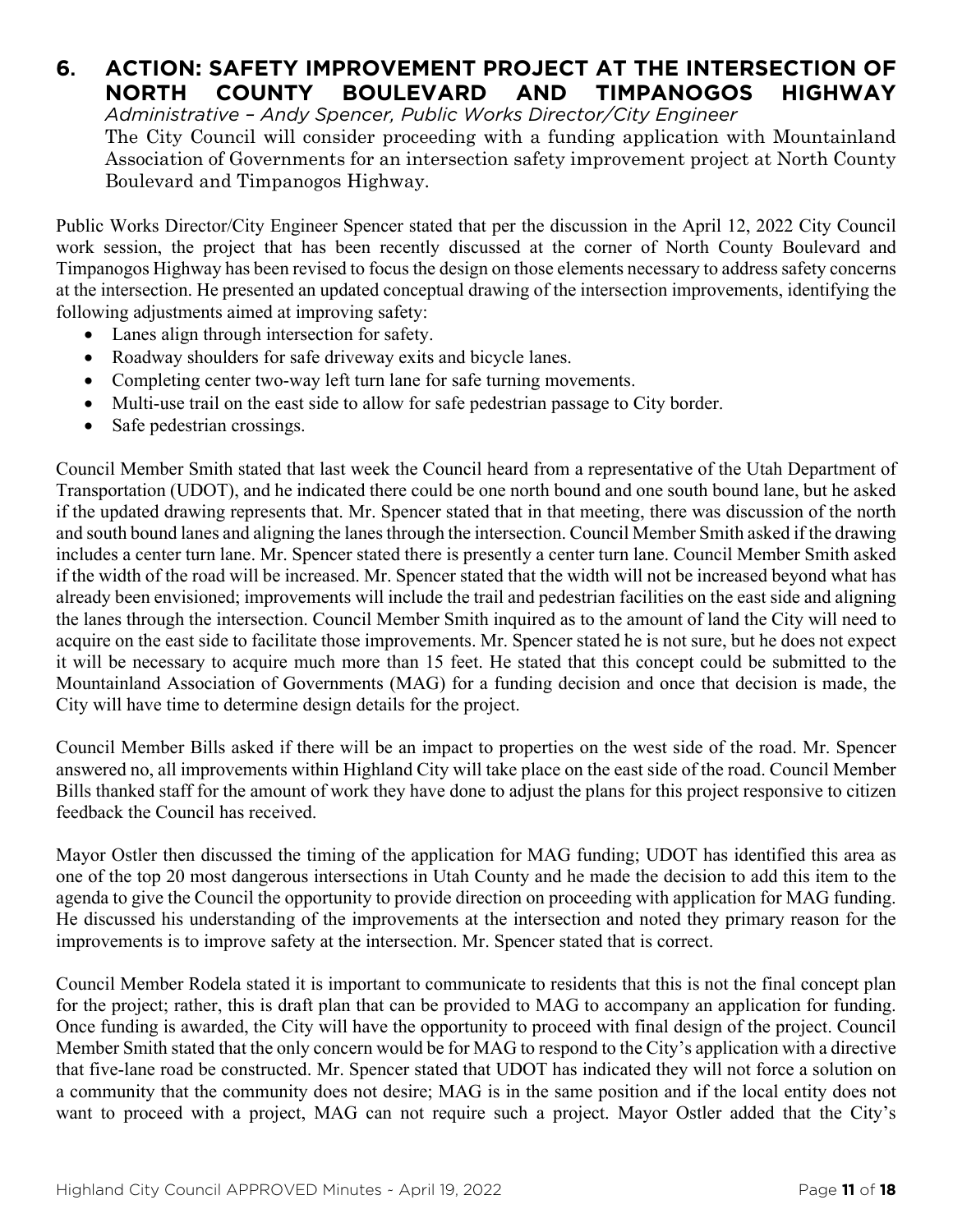transportation plan does not include a five-lane road project; MAG has indicated they cannot and will not make recommendations on a project that is not included in that plan.

Mayor Ostler then invited public input at 9:17 p.m.

Stephen Stowe stated he is concerned about the potential for changes to the scope of the project once it is submitted to MAG for consideration. He stated he is concerned about the lack of notification the residents who live on the roadway have received regarding this agenda item. He acknowledged that the intersection does not align properly and there have been efforts to address that issue in the past. He addressed Police Chief Gwilliam's comments earlier about the lack of room on the roadway for patrol officers to park for enforcement purposes. He stated there is sufficient room because people gather on the road shoulder to panhandle. He offered his property as a space for police officers to park. He then noted that last week, UDOT indicated that the problems with the road are structural, not safety related. He stated that he and his family want the road to be safe, but he is not sure how the Council can take a vote based on the information that has been presented tonight; it seems that this issue has been rushed After the meeting last week, he asked the UDOT representative which project option he supported, and that individual did not have an answer. He stated that he feels that the current concept plan is a step in the right direction, but he is concerned that it is not set in stone before being sent to MAG for consideration. He stated that he is concerned that the City is turning this matter over to another entity that could take control and make a decision that does not benefit the City.

Rochelle Broadhead stated that when residents are working on a project, they must have a firm plan that they submit to the City before being issued a permit. He stated that the same should be true for the City and MAG funding; Cottonwood Heights lost control of a project in their City because MAG has taken over. She stated that she will send a media article to the City Council regarding that matter. She stated that she feels there are alternate solutions for the Council to consider, including automatic traffic cameras and distracted driving cameras. Increasing enforcement of these issues could increase revenue for the City. She then added that in Alpine, the speed limit is 35 miles per hour, and she suggested that the speed limit be lowered in Highland as well. She stated she is concerned about the potential for future development along the roadway and she feels that it is necessary to consider another entrance/exit point in Alpine to accommodate growth.

Spencer Robison thanked the Mayor and Council for listening to residents' concerns and supporting a three-lane road rather than a five-lane road.

Tatiana Lindsley stated she is an Alpine resident and she also thanked Highland City for their efforts on this project. She stated that decisions have been made too quickly in Alpine City. Residents understood that the deadline for applying for MAG funding had passed and that they had a year to 18 months to research other solutions to the issues both Highland and Alpine are dealing with. However, the City is still able to proceed with applying for funding and it still feels rushed. She understands there is a safety issue on the roadway, but she would prefer that residents have a clearer understanding of what is being considered before another entity is given control of the project.

There were no additional persons appearing to be heard and the Mayor closed the public comment period at 9:28 p.m.

Mayor Ostler asked Mr. Spencer to respond to the concerns about the ability for MAG to take control of the project. Mr. Spencer stated that MAG is not the administer of the project; they fund projects at a city's request and after funding is awarded, the respective city hires a designer and administers the project. The City will be in the driver's seat on this project and MAG and UDOT will not drive projects that are not supported by communities. Mayor Ostler then summarized the manner in which the subject project has changed over the last several months; he asked if the Council wants to proceed with applying for funding to help address safety concerns or if they want to wait two years to finalize the concept plan for the project and reapply for MAG funding.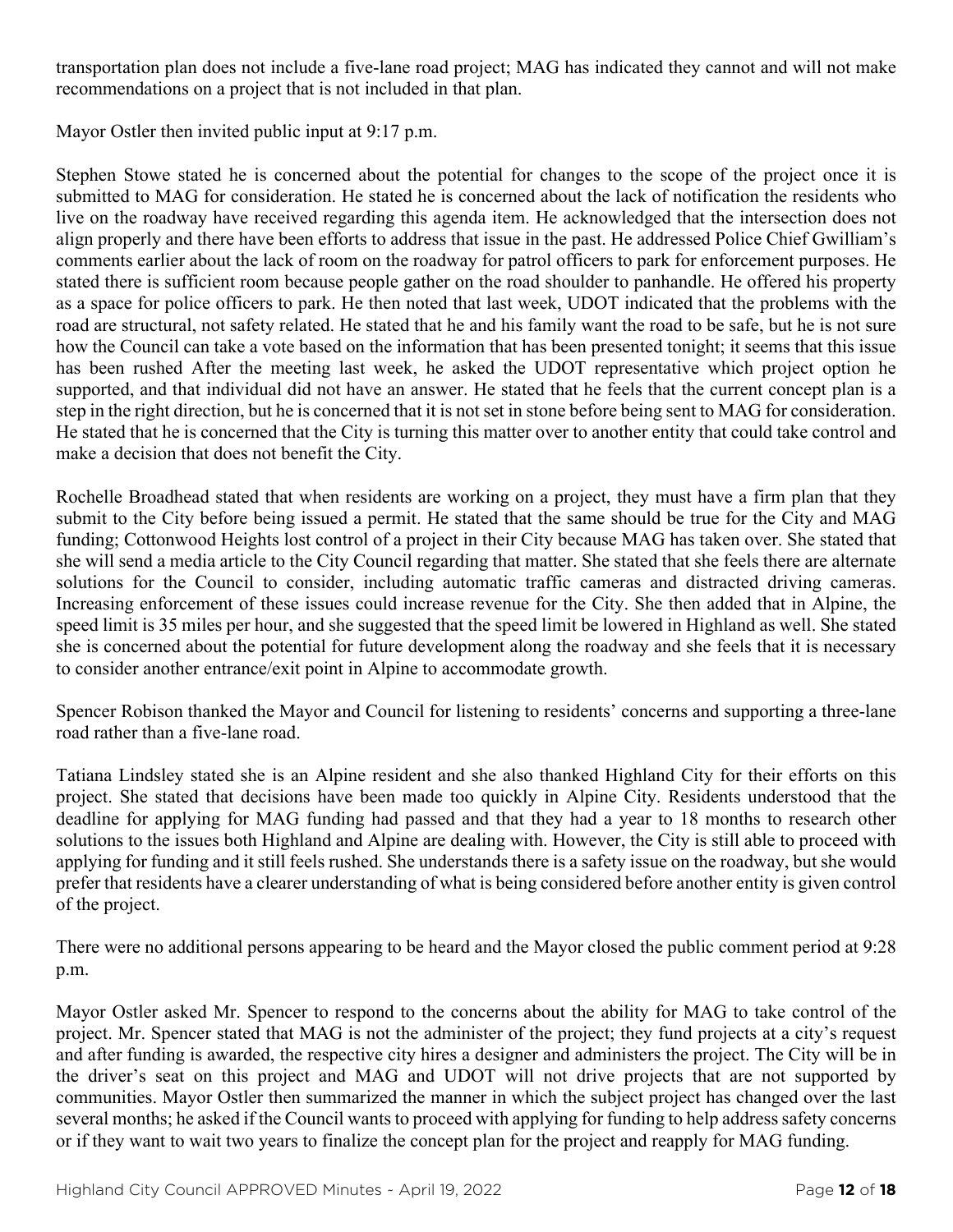Council Member Smith referenced the Canal Boulevard project; it was designed by the City and UDOT built it using MAG funds. He is confident the City will be in charge of design of this subject project, not MAG. But MAG will have some input on the design as has been in the case in past projects. Mr. Spencer stated that is correct; the City will take all comments from the public and the Council and use that information to inform the design. MAG will have some input, but the City will be in the driver's seat. He stated he feels this project identifies a core need in the City and he does not believe the Council will lose control of the design. City attorney Patterson added that the City will be in control of the process to acquire property needed to facilitate the project.

Council Member Rodela stated she is in favor of proceeding with applying for funding, especially after hearing from UDOT that the intersection is in the 20 most dangerous in Utah County. Council Member Bills agreed and noted that she appreciates the concern about government changing its mind frequently; she acknowledged that government revisits certain items frequently, but she feels this project has come full circle and it is important to proceed based upon the desire to improve safety of the intersection. She feels that the road is currently very dangerous for drivers and pedestrians, and she does not want to make a decision that will result in the City waiting for two years to apply for MAG funding again.

*Council Member Kim Rodela MOVED that the City Council APPROVE the updated intersection concept drawings presented and proceed with the Mountainland Association of Governments application for funding of necessary safety improvements at the intersection of North County Boulevard and Timpanogos Highway.*

*Council Member Scott L. Smith SECONDED the motion.*

*The vote was recorded as follows:*

| Council Member Timothy A. Ball   | Yes |
|----------------------------------|-----|
| Council Member Brittney P. Bills | Yes |
| Council Member Sarah D. Petersen | Yes |
| Council Member Kim Rodela        | Yes |
| Council Member Scott L. Smith    | Yes |

*The motion passed 5:0.*

## **7. CONSTRUCTION CONTRACT: MOUNTAIN RIDGE PARK – PHASE 1**

**IMPROVEMENT PROJECT** *Administrative – Andy Spencer, Public Works Director/City Engineer*

The City Council will consider entering into a construction contract with Stratton and Bratt Landscapes, LLC for the construction of Mountain Ridge Park – Phase 1, including the two bid alternates. The Council will take appropriate action.

Public Works Director/City Engineer Spencer stated that as directed by the Council, staff has obtained bids for the first phase of Mountain Ridge Park. This project includes the construction of the primary parking lot and utility infrastructure along 10400 North in preparation for the forthcoming phases of the Mountain Ridge Park construction. The base bid includes the center portion of the parking lot, the primary utilities, and the 10400 North improvements. The parking lots to the east and west were included as bid alternates. The bids also include the associated landscaping between the parking lots and 10400 North for each portion. At the April 12, 2021, Council meeting, the Council directed staff to prepare the bid award for three portions of phase one. Bids for the remainder of the park improvements will be solicited in the future. Staff recommends that the City Council approve the contract with Stratton and Bratt Landscapes, LLC for \$1,904,932.58 allocating a 5% project contingency of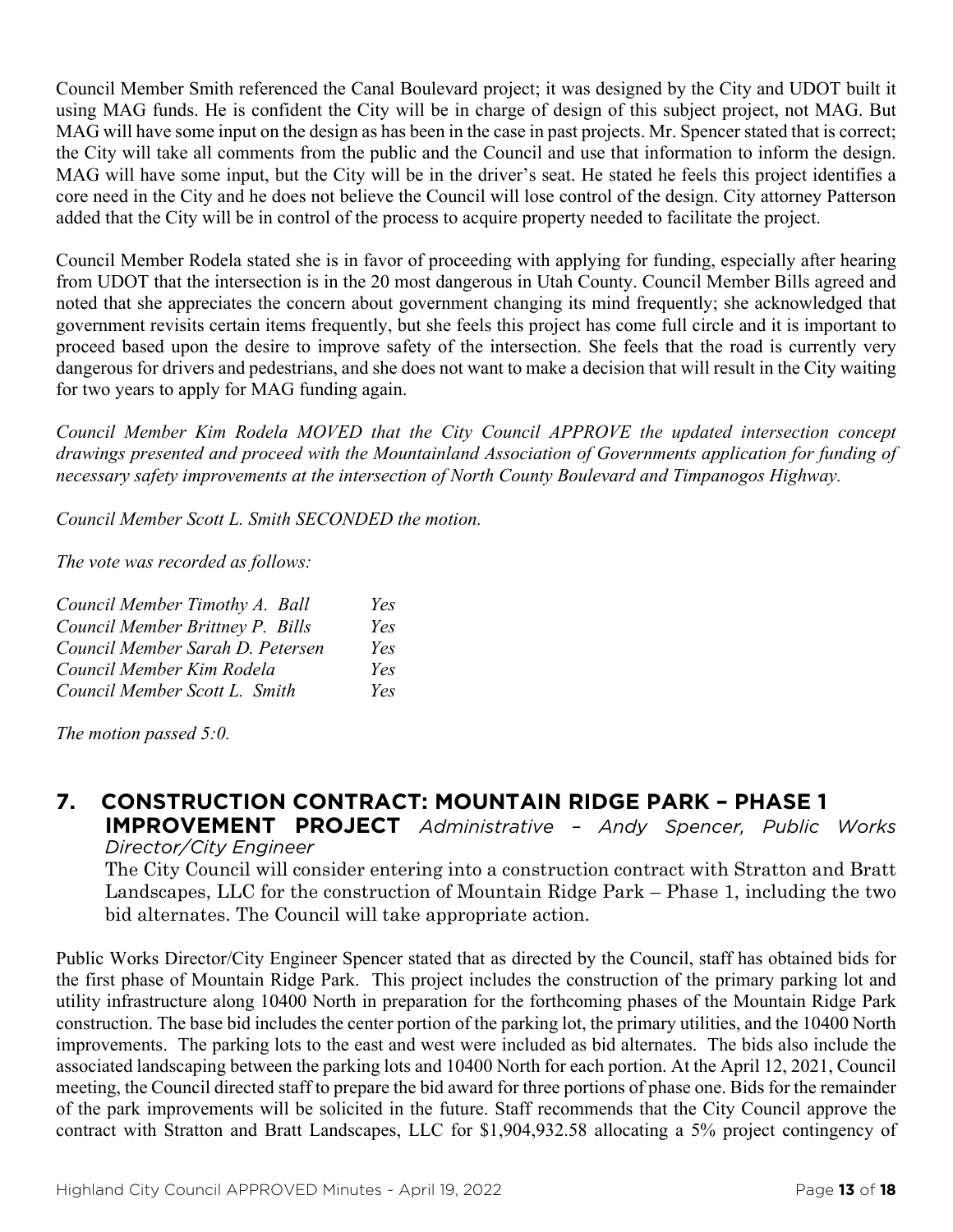\$190,492 to be administered by staff, for a maximum authorized project construction amount of \$2,095,416 and authorize the City Administrator to execute the necessary contract documents for the project.

Council Member Smith stated that he is close to the Bratt family, who founded Stratton and Bratt Landscapes, LLC firm; he will recuse himself from voting on this matter given that personal relationship. He then stated that he hopes the City will pursue some private funding/donations for the project. City Administrator/Community Development Director Crane indicated City Administration will continue to work on those matters.

*Council Member Timothy A. Ball MOVED that the City Council APPROVE the contract with Stratton and Bratt Landscapes, LLC and authorize a contract amount up to \$2,095,416 for the Mountain Ridge Park – Phase 1 project including bid alternates 1 and 2 and AUTHORIZE the City Administrator to execute the contract documents.*

*Council Member Kim Rodela SECONDED the motion.*

*The vote was recorded as follows:*

| Council Member Timothy A. Ball   | Yes     |
|----------------------------------|---------|
| Council Member Brittney P. Bills | Yes     |
| Council Member Sarah D. Petersen | Yes     |
| Council Member Kim Rodela        | Yes     |
| Council Member Scott L. Smith    | Recused |

*The motion passed 4:0.*

Mayor Ostler then moved to item nine and indicated item eight will be considered at the end of the meeting.

#### **9. DISCUSSION: ENCROACHMENT POLICY** *Legislative – Rob Patterson, City Attorney*

The City Council will review and discuss an encroachment policy prepared by Highland City staff. The Council will take appropriate action.

City Attorney Patterson explained the City Council has discussed issues regarding encroachment onto Cityowned property. The Council directed staff to draft an encroachment policy addressing existing encroachments as well as maintenance agreements. He then provided a short outline of the draft policy as follows:

- 1. Background and Purpose
- 2. Permitted and Prohibited Encroachments
	- a. Definitions of 'encroachment', 'public property', and examples of private use of public property.
	- b. Encroachment and maintenance agreements
- 3. Encroachment Removal Procedures
	- a. Voluntary compliance
	- b. City-enforced compliance procedures
	- c. No waiver of rights

He noted the goal of tonight's agenda item is to discuss the draft policy, no action is necessary at this time.

Council Member Bills discussed incidents that have occurred recently where the City has needed to access Cityowned property but has been unable to because of encroachment issues. There are several areas of the City where private residents are using taxpayer owned property for their own benefit. The letter that was sent to residents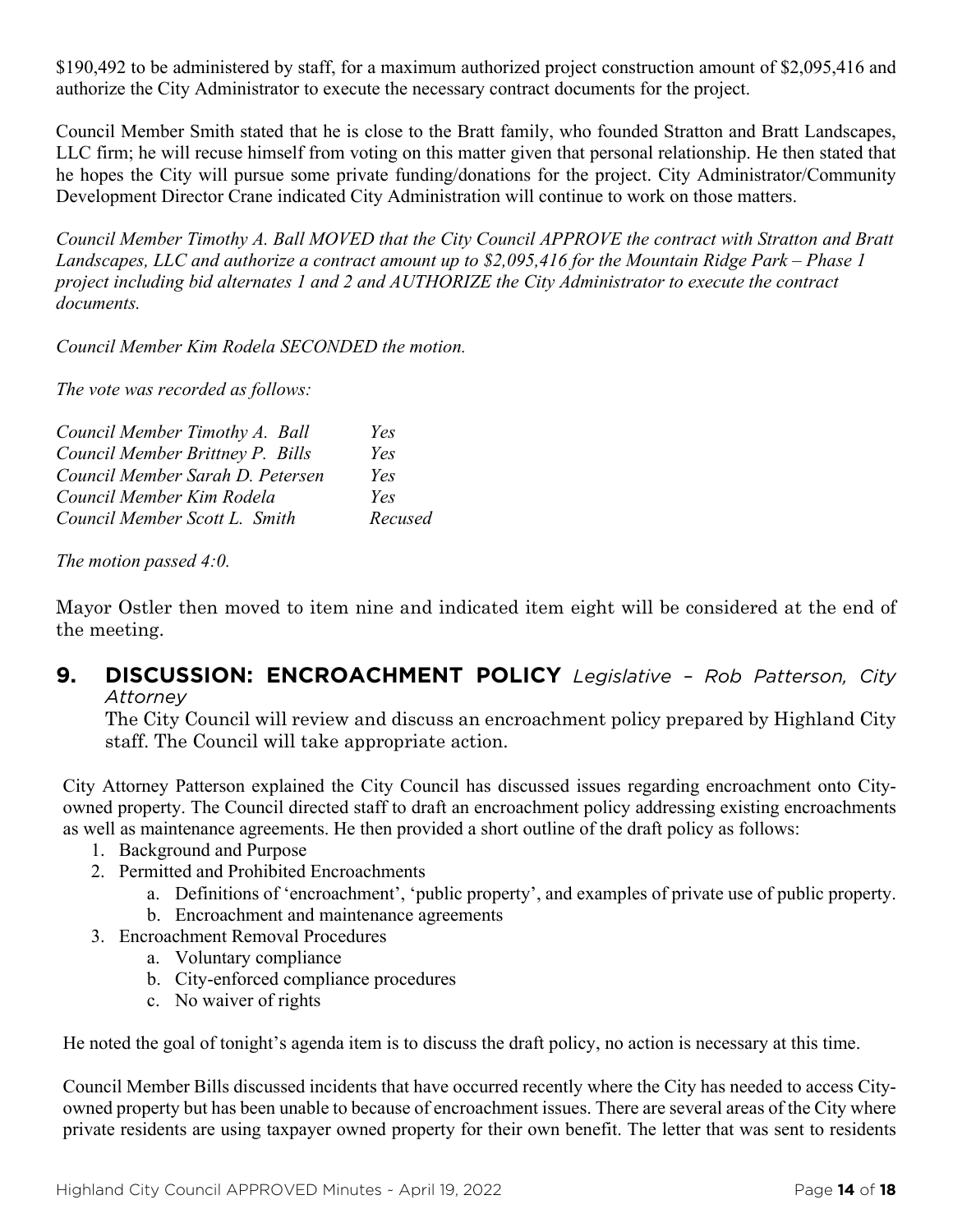about this issue generated public discussion of the matter, and it is important to communicate to the residents the City's intentions. The main goal of the policy should be to protect City property for the benefit of the public.

Mayor Ostler thanked Council Members Bills and Petersen for their work on this issue. The Council will need to make difficult decisions regarding an encroachment policy and how to handle individual properties where encroachment has occurred. Council Member Petersen stated it will be necessary to consider each property on its own merits to determine if encroachment agreements will be considered. Council Member Ball agreed and asked if the group working on this issue has identified criteria or a methodology upon which the decision to allow an encroachment agreement will be based. Council Member Petersen stated that has not been done yet, but it is important; criteria for allowing an encroachment agreement should be based upon whether the public benefit of the property is preserved even if the encroachment is allowed to continue. She stated that this will be a very emotional issue and the Council should be prepared to deal with that emotion.

Discussion among the Council then centered on the difference between maintenance agreements and encroachment agreements, with Council Member Smith noting he prefers to use the term 'maintenance agreement' and suggesting that the language in the agreement be softened to address the concern that the agreements are punitive rather than positive. Council Member Bills agreed but noted that in some cases where residents have used City property as their own, they are using water that they should not have access to. She acknowledged that on some properties where encroachment has occurred, the City's abutting property, such as trails, has been beautified.

Mayor Ostler asked that the Committee evaluate the current language in the maintenance agreements and come back to the Council for continued review and discussion. Council Member Petersen asked if the Committee should look at each property individually and make a recommendation to the Council. Council Member Rodela stated that consideration of a policy is more important before each property is considered.

The Council engaged in general discussion of the important components of an encroachment policy; they ultimately concluded that they would like to consider all items relating to encroachment during the same meeting. Council Member Smith thanked Council Members Bills and Petersen for their participation with the committee that was tasked to consider this complicated issue.

#### **8. ACTION: CONSIDERATION OF AMENDMENT #1 OF THE DEVELOPMENT AGREEMENT WITH MILLHAVEN DEVELOPMENT, LLC.** *Administrative – Andy Spencer, Public Works Director/City Engineer*

The City Council will consider approving modifications to the development agreement with Millhaven Development, LLC for the reimbursement of roadway and trail costs. The Council will take appropriate action.

Public Works Director/City Engineer Spencer explained that in April 2021, the City entered into a development agreement with Millhaven Development, LLC for the costs associated with the completion of Madison Avenue, 10200 North, and to install the trail in Mitchell Hollow. At the time of the agreement, there were a few costs that had yet to be finalized, additionally unforeseen inflation in construction costs have caused the final costs to exceed what was anticipated at the time. On August 17, 2021, the Council authorized the expenditure of up to \$167,438 for the construction of the trail between the existing homes to the east of the development and three of the new lots. Following meetings with the adjacent residents, the only portion of the trail that will be constructed by Millhaven was the earthwork to create the primary grading for the trail. Additional contractors were hired to complete the balance of the work. As such, the developer's costs related to the trail are significantly less than had been contemplated. As a result of these circumstances the agreement should be modified as follows: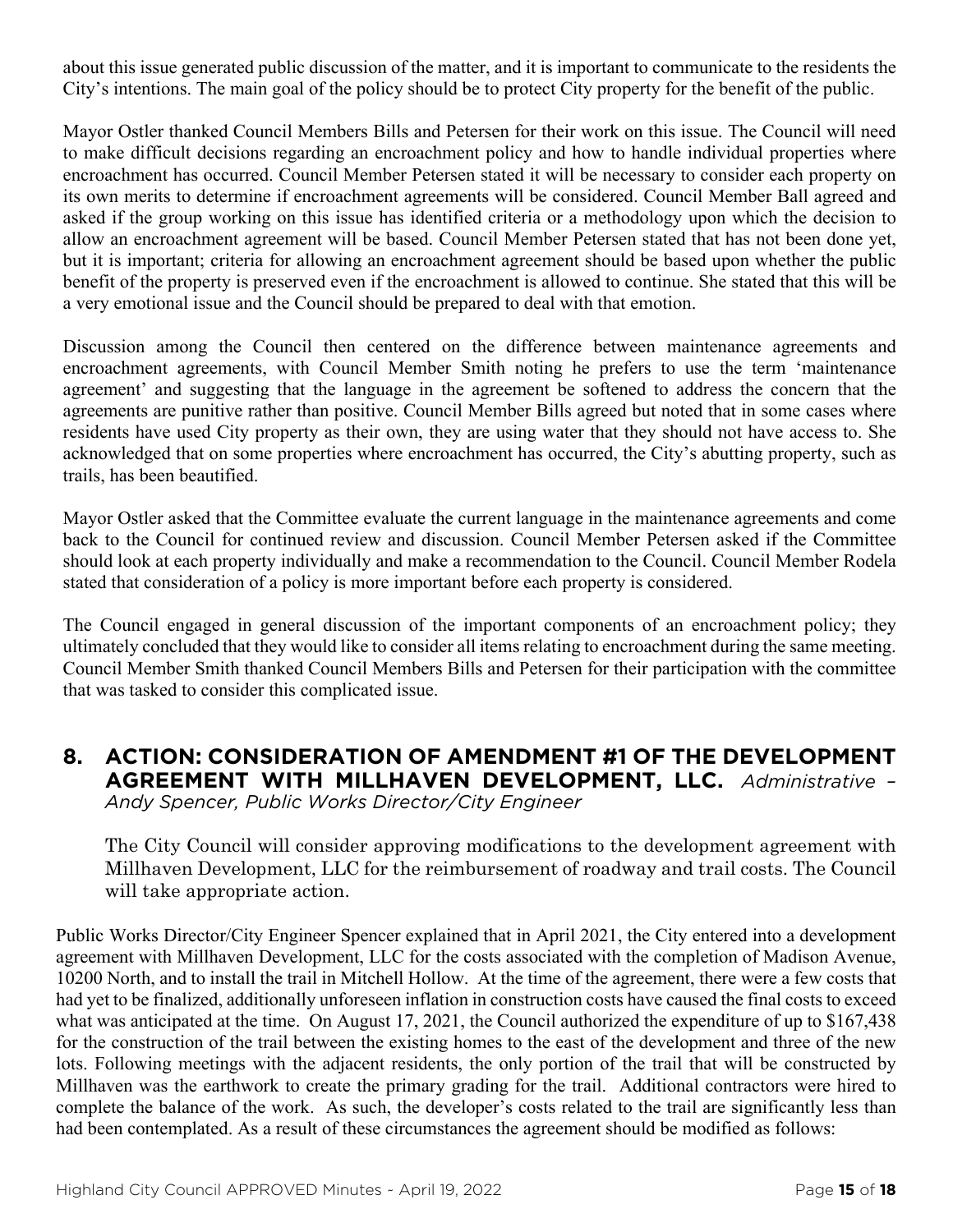- An increase of \$142,70.75 for Madison Avenue construction
- An increase in \$ 3,431 for 10200 North construction
- Trail reimbursement of \$13,410.

Staff recommends the Council approve the amendment to the existing agreement.

Mayor Ostler invited input from a representative of Millhaven Development.

Todd Trane provided a status report for the project; he hopes to pave next Monday and Tuesday, but the road may not be opened until landscaping on the roadsides is completed. He reiterated that when the agreement was signed, the bidding process had not been fully completed and the engineering for the bridge was not done. Some adjustments have been made to the scope and design of the project, but the main reason for the cost changes is the dramatic inflation that has occurred since the contract was signed.

Mayor Ostler asked Mr. Trane to summarize the reason the City is reimbursing the developer for the construction of the road. Mr. Trane stated that the road is on the City's Transportation Master Plan as a major collector. Millhaven has dedicated the right-of-way for the road, as well as a great deal of open space and trail property, and the City has used transportation impact fees to pay for the road.

There was brief examination of the overage amounts in advance of a Council motion on the action item.

*Council Member Kim Rodela MOVED that the City Council approve Amendment #1 to the Development Agreement with Millhaven Development, LLC and authorize the Mayor to execute the document.*

*Council Member Scott L. Smith SECONDED the motion.*

*The vote was recorded as follows:*

| Council Member Timothy A. Ball   | Yes |
|----------------------------------|-----|
| Council Member Brittney P. Bills | Yes |
| Council Member Sarah D. Petersen | Yes |
| Council Member Kim Rodela        | Yes |
| Council Member Scott L. Smith    | Yes |

*The motion passed 5:0.*

## **10. MAYOR/COUNCIL AND STAFF COMMUNICATION ITEMS**

The City Council may discuss and receive updates on City events, projects, and issues from the Mayor, City Council members, and city staff. Topics discussed will be informational only. No final action will be taken on communication items.

#### **a. Open Space Disposal – Wimbleton Subdivision**

Mayor Ostler presented an aerial image of the Wimbleton area to identify properties that are subject to an open space disposal request from residents. He identified the properties that he would recommend be handled by a maintenance agreement. He also identified properties that he would be supportive of selling, so long as the City maintains a 20-foot corridor behind those properties. Council Member Smith asked how wide the trail corridor would be if this proposal is approved. Assistant City Administrator stated the corridor would be no narrower than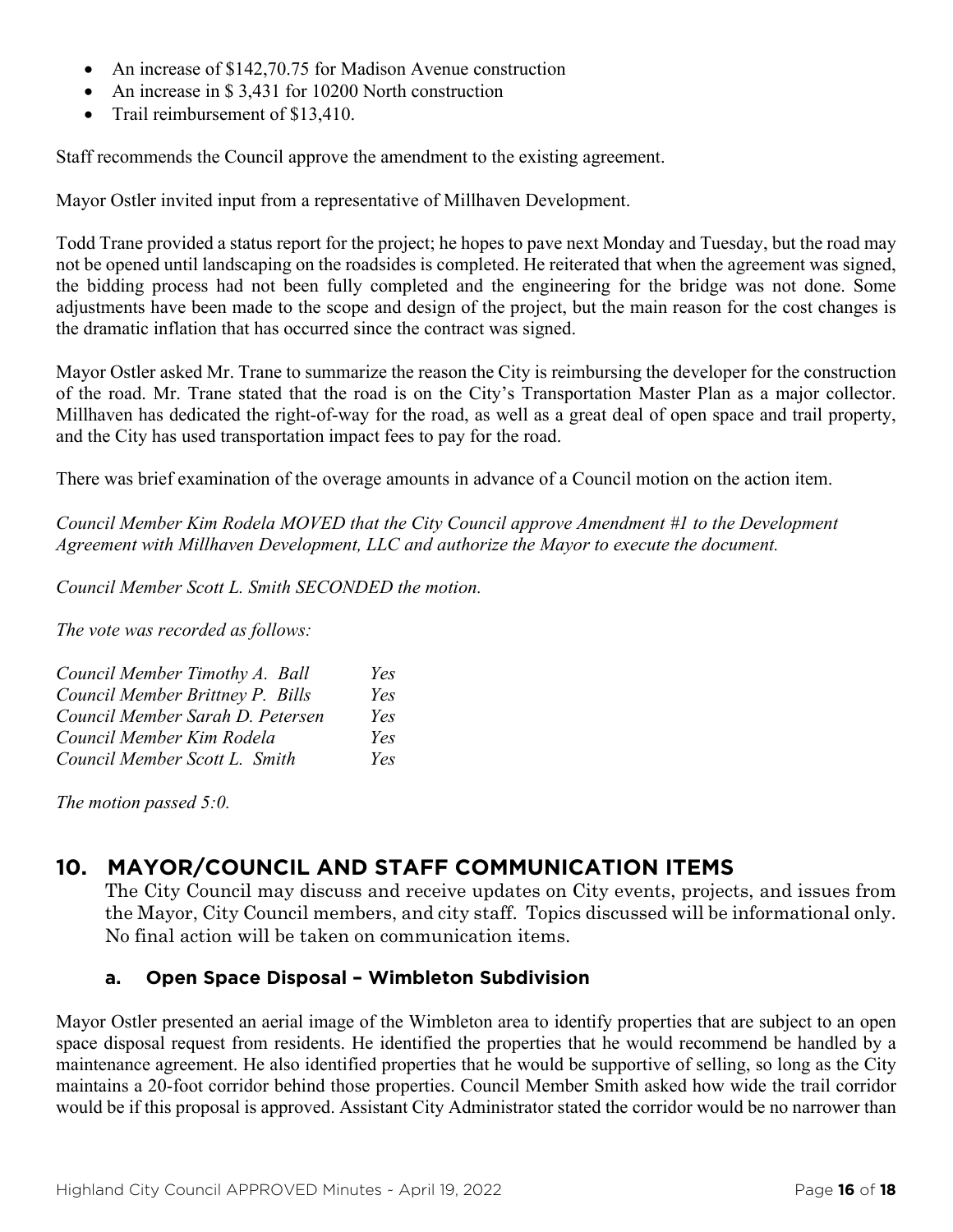20 feet, but there will be some areas that would be 35 feet wide. The City's standard trail width is 10 feet, with a five-foot buffer on each side, for a total 20-foot-wide corridor.

The Council discussed the recommendation, with Council Member Petersen stating she would like additional time to consider the proposal and she believes it would be appropriate to consider all encroachment properties at the same time as a potential encroachment policy.

Council Member Smith stated that many property owners in this area have encroached on the City property because they desired to beautify the property that is adjacent to theirs. This has served to beautify the trail area and has also reduced the maintenance burden on the City. There is some interest in purchasing the property and he does not want to dismiss that entirely; perhaps the revenue generated by selling the property could be used for other train maintenance needs.

Mayor Ostler asked the Council if they would like to direct the encroachment committee to consider this area. Council Member Bills stated that she feels that this area must be considered separate of other encroachment issues. The Council agreed and offered support for considering this matter in advance of all other encroachment issues in the City.

#### **b. Future Meetings**

- May 3, City Council Meeting, 7:00 pm, City Hall
- May 11, Lone Peak Public Safety District Board Meeting, 7:30 am, City Hall
- May 17, City Council Meeting, 7:00 pm, City Hall
- May 24, Planning Commission Meeting, 7:00 pm, City Hall

Mayor Ostler recommended an additional meeting dedicated to a discussion of fees versus a property tax increase.

## **11. CLOSED SESSION**

The City Council may recess to convene in a closed session to discuss pending or reasonably imminent litigation, and the purchase, exchange, or lease of real property, as provided by Utah Code Annotated §52-4-205.

*At 10:48 pm Council Member Scott L. Smith MOVED that the City Council recess to convene in a closed session to discuss pending or reasonably imminent litigation, and the purchase, exchange, or lease of real property, as provided by Utah Code Annotated §52-4-205.* 

*Council Member Kim Rodela SECONDED the motion.*

*The vote was recorded as follows:*

| Council Member Timothy A. Ball   | Yes |
|----------------------------------|-----|
| Council Member Brittney P. Bills | Yes |
| Council Member Sarah D. Petersen | Yes |
| Council Member Kim Rodela        | Yes |
| Council Member Scott L. Smith    | Yes |

*The motion passed unanimously.*